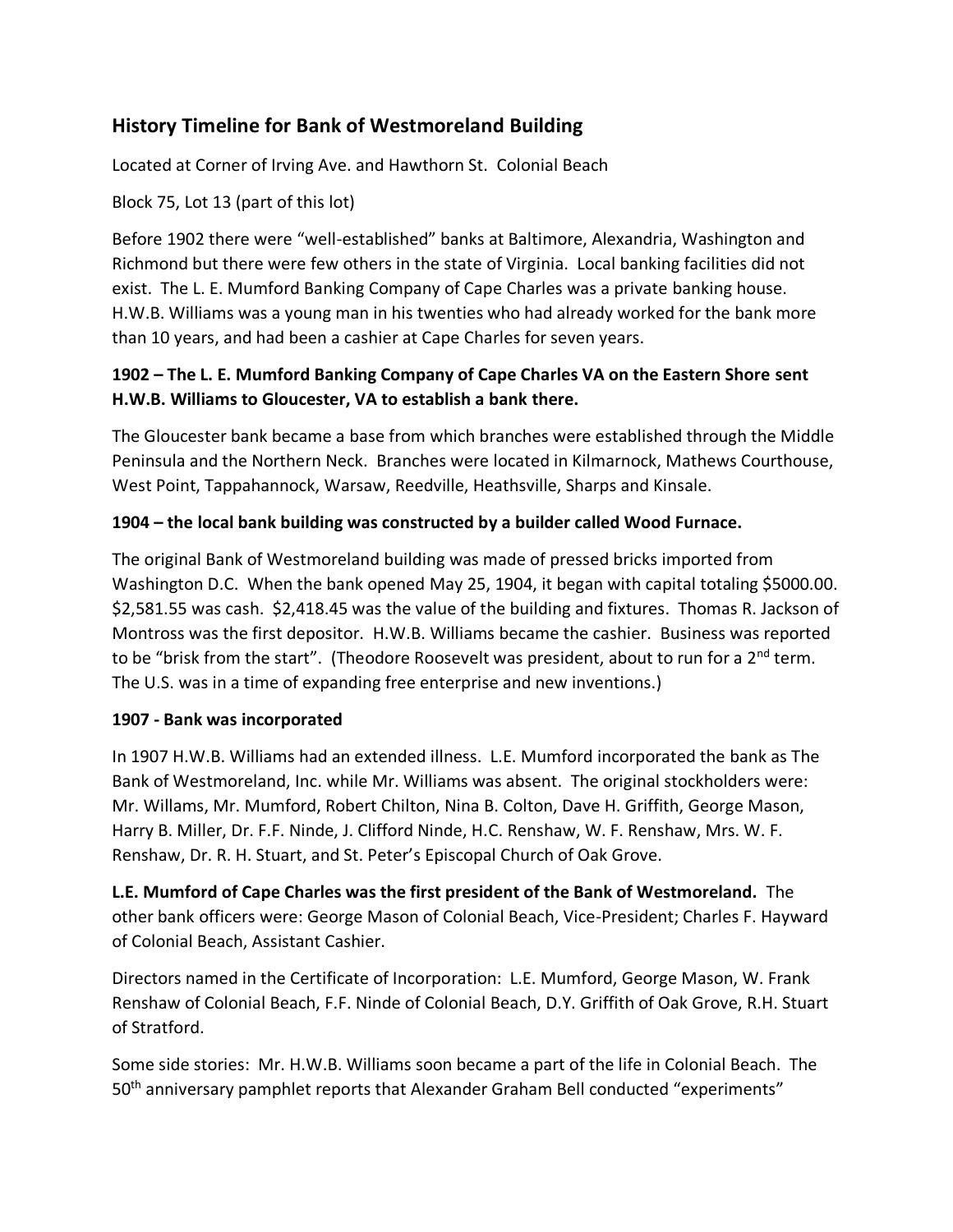locally, including some in wireless telegraphy. Alexander Melville Bell, father of Alexander Graham, owned stock as early as 1887 in the Colonial Beach Telegraph and Telephone Company. One experiment by his son, Alexander Graham, included raising "a sort of balloon arrangement by which a man could be sent aloft." Mr. Williams reported that he helped hold the ropes or cables of Bell's "contraption".

Locals other than the Bells had ideas for town improvements such as sidewalks, school buildings, and water/sewer systems. Money was an issue. Mr. Williams became mayor of Colonial Beach and around 1910 a group of "gentlemen from Washington" wanted to improve the town. The town's annual income was only \$3000 but the town floated a bond issue for \$37,000. A Chicago firm actually bid for and purchased the bonds. Years later the president of the Bank of Westmoreland considered this municipal funding "a miracle".

**1912 – George Mason, vice-president and the bank's attorney, was named the second president of the Bank of Westmoreland when Mr. Mumford resigned**. At this time George Mason was a young attorney in his mid30s.

#### **The bank building had a "director's room" added during this year.**

**1914 –** World War I began. The U.S. was not yet involved. Navy officers appeared at Westmoreland Bank needing assistance in obtaining land in King George for a Naval Proving Ground. They needed 300 workmen to begin construction. This Naval institution was accomplished by 1918. It was named for Rear Admiral John A. Dahlgren and has grown to become a significant part of our region's economy.

The Bank of Westmoreland's directors did more to assist the war effort. Telegrams would be sent from the Treasury Secretary William G. McAdoo to banks around the U.S. urging them to subscribe to certificates of indebtedness up to 10 percent of their total assets. The directors of Westmoreland Bank did purchase these at times.

At the war's end the bank was in "very satisfactory shape". In 1919 the chief bank examiner of Virginia sent his compliments on the "very large increase in business" the bank had experienced.

## **1920s – The bank building was expanded again, the east wall of the original building was taken out to permit a second addition. Near the end of the 1920s the shares of capital stock was nearing 1000.**

Side story: In February of 1920 the bank's management voted a wedding present of \$25 to two faithful employees of the bank who were about to be married on Valentine's Day. They were Charles E. Thomas and Miss Edna Traynor. Mr. Thomas worked at the bank from 1912 through over four decades. He attended Charlotte Hall Military Academy and the University of Maryland. He moved to Colonial Beach with his family in 1900, engaging in "mercantile business" with his brother before employment at the bank. He served in the WWI in France. He was an active Mason, Past Master of the Colonial Beach Loge. He served three terms on the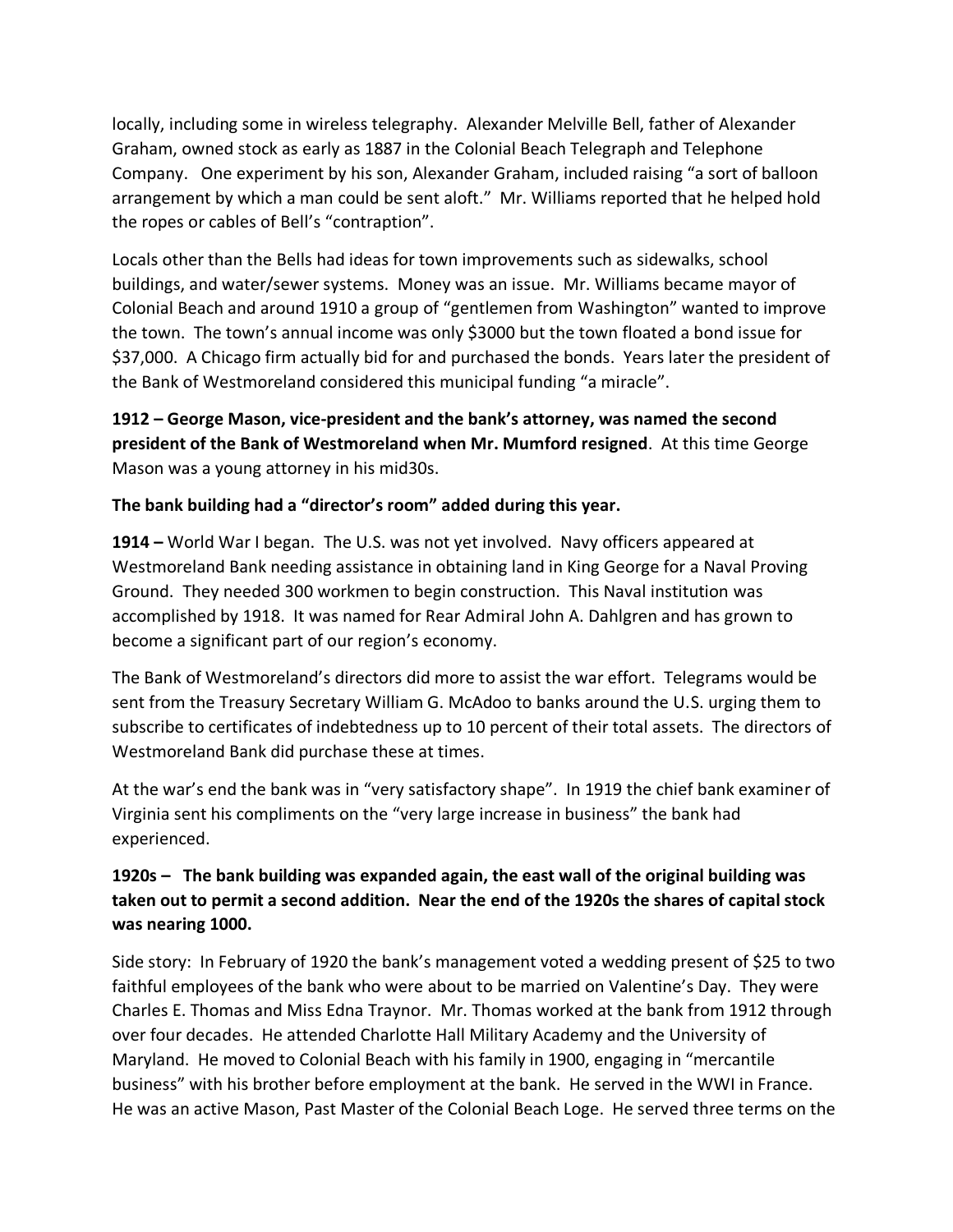CB Town Council, and was a member of the school board for 23 years. He was a leader in the First Baptist Church. and was an active participant in many Colonial Beach church and civic activities. Mr. and Mrs. Thomas had a son, Charles and a daughter, Beverly Ann.

In the 1920s the bank was making sizable loans for the operating capital of the packing industry which was a huge part of the economy of the Northern Neck. There were also automobile deals establishing lines of credit as people began to want to own cars.

**1930s – The bank weathered the economic depression, deposits did not fall off greatly though in 1932 the cashier reported "a great deal of paper was in arrears".** Miraculously there were few defaults on loans from the bank. "The loans had been made carefully and were backed both by good collateral and by the good faith and character of the people of the Northern Neck. The bank and its customers worked their way successfully through those lean days."

### **1933 – Bank of King George, Inc. became the first branch bank**

The cashier was A.L. Williams and the assistant cashier was Hawley W. Newton.

## **1938 – Citizens Bank of Kinsale became the second branch bank and brought with it the Calleo branch bank (third for Bank of Westmoreland).**

### **1939 – Farmers Bank of Hague**.

As WWII began, all business from the Kinsale Branch was moved to Hague and Calleo. Kinsale branch was closed.

## **1942 – Assets increased a million dollars over 1941.**

The holdings of government bonds greatly increased during WWII.

After the war in 1947 there was a drop off in deposits and an increase in loans as customers of the bank acted to obtain the cars, tractors, and other farm machinery that had been difficult to obtain during the war.

The bank showed diversity in its business. They supported the resort activities of Colonial Beach; and the branch in Calleo joined with other banks in lending money to erect "a colored Baptist Church". The bank supported construction of homes and motor courts, improvement of farms, purchase of farm machinery, financing of lumber and canning businesses.

1947 – Jessie Fay Davis – now known to us as Jessie Hall – worked at the Bank of Westmoreland. She kept her original W-2 form and all the information she could gather about the bank through the years. We are grateful to her for the information in this report.

## **1951 – Bank of Dahlgren was formed at the request of the Department of the Navy.**

This bank was formed by some of the then current officers and directors of the Bank of Westmoreland but it was not yet a branch.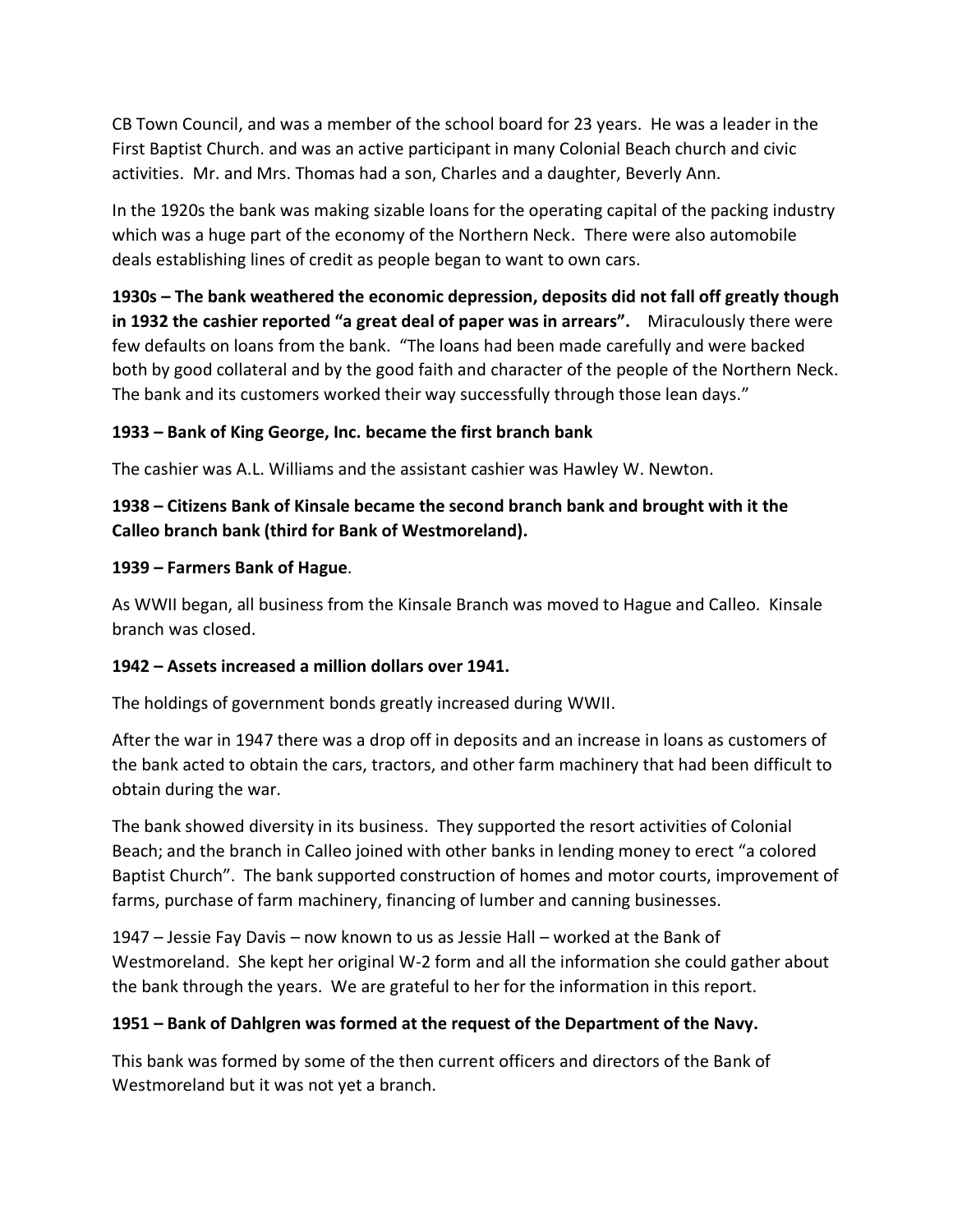**1953** – **H.W.B. Williams was elected third president of the Bank of Westmoreland**. **George Mason retired** in January and his son, George Mason Jr. was elected to take his father's place on the board of directors.

**1954** – **Bank of Westmoreland celebrated the 50th Anniversary**. The bank's 125 stockholders held about 8000 shares. The bank's statement of condition was \$7,522,024.58.

#### **1956 – Bank of Dahlgren became the fifth branch bank in the system.**

#### **1961 – Hiram Walter Basil Williams died at age 84.**

Mr. H.W.B. Williams, President of the Bank of Westmoreland, was born at Arlington Plantation on the Eastern Shore. He was educated at the Newport News Military Academy and the University of Virginia. He was married to Clara Denmead Williams and had two sons and two grandsons. He served as chairman of the county Red Cross, chairman of the school board, and mayor of Colonial Beach. He was a friend and supporter of Alexander Graham Bell. He was owner of the New Atlantic Hotel, and president of Colonial Beach Packing Company. He was founder of St. Mary's Episcopal Church and served as senior warden. Prior to that Mr. Williams was founder of the first church erected in Colonial Beach, the Interdenominational Union Chapel (formerly on the site of the current Methodist Church).

### **Mr. W. D. Williams, son of H.W.B. Williams, became the fourth President of the Bank of Westmoreland.**

**1965 – There was a small fire in the bank building.**

## **1972 – First Virginia Banks, Inc. acquired the Bank of Westmoreland. The name was changed to First Virginia Bank—Northern Neck.**

First Virginia Banks Inc. was a Virginia holding company with headquarters in Fall Church VA. The bank retained a Board of Directors representing the various localities served by the bank and the branches.

**1974 – A new modern bank opened on June 28, 1974.** (On Colonial Ave.)

#### **Mr. H. D. Williams died.**

**1975 - The original Westmoreland Bank building closed its doors to the public on December 31, 1975.** The branches were expanded in the 60s and 70s including Callao, Hague and King George.

#### **1975 – William H. Flowers became the fifth president of the Bank of Westmoreland.**

William H. Flowers, fifth president of the Bank of Westmoreland came from Loudoun County with 26 years of experience in the field of finance. He was a veteran of the Army Air Corps with business administration certificate from the Richmond Evening School of Business and with a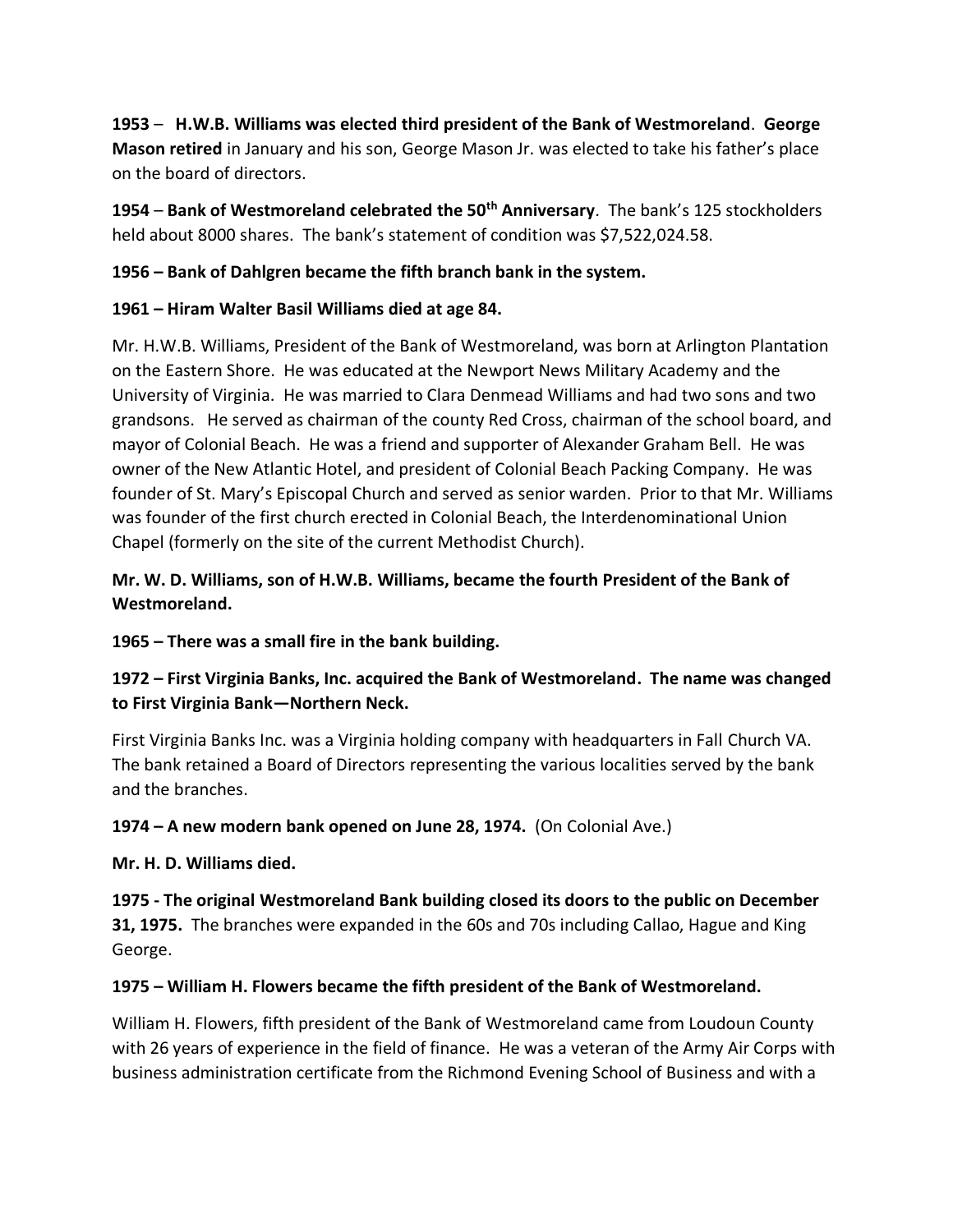graduate certificate from the American Institute of Banking. He graduated from the University of Wisconsin School of Banking in 1962.

### **1979 – 75th Anniversary of the Bank of Westmoreland**

Capital funds exceeded \$4 million. The "new" bank of 1974 was expanded with an addition that doubled its size.

Side story: Customers of Westmoreland Bank stood in line on May 25 to get two cents. One penny was a 1979 Lincoln penny, but the other was a rarer 1904 Indian head. The bank had contacted coin dealers from all the over the Eastern United States in order to find more than a thousand pairs of the coins for their celebration. Employees dressed in turn-of-the century costumes.

There was a giant picnic held at Westmoreland Park as part of the celebration. Some heliumfilled balloons were distributed at the bank picnic. As a joke, one employee attached a note reading "Help, we're trapped in a cave in Westmoreland County". The balloon was released. Later in the day the balloon and note were discovered in Staunton, 120 miles away. The Staunton sheriff contacted the sheriff of Westmoreland, who wasn't as concerned because he didn't know of any caves in Westmoreland County.

## **1981 – A new addition was added to the Colonial Avenue bank and the name was changed to First Virginia Bank.**

The directors in 1982 were: William H. Flowers of Colonial Beach, Eugene H. Sullivan of King George, George Mason III of Colonial Beach, L.L. Curley of Colonial Beach, Calvin G. Sanford of Hague, Carl F. Flemer III of Oak Grove, Robert M. Reamy of Edwardsville, Frank F. Churchill of King George, Lewis A. Ashton, Jr. of King George, Lloyd T. Griffith of Hague, and Ian R. D. Williams of Colonial Beach, Chairman.

## **2003 – BB&T Corp purchased Falls Church-based First Virginia Bank to become the 11th largest U.S. Bank**

# **2004 – 100th Anniversary of Westmoreland Bank was celebrated - First Virginia Bank merged with BB & T – and the bank named changed again.**

"The bank remains the Beach's oldest business and bank in terms of continuous operation and service to the town."

Sources:

Jessie Hall

50<sup>th</sup> Anniversary of the Bank of Westmoreland Published in 1954

75<sup>th</sup> Anniversary of the Bank of Westmoreland Published in 1979